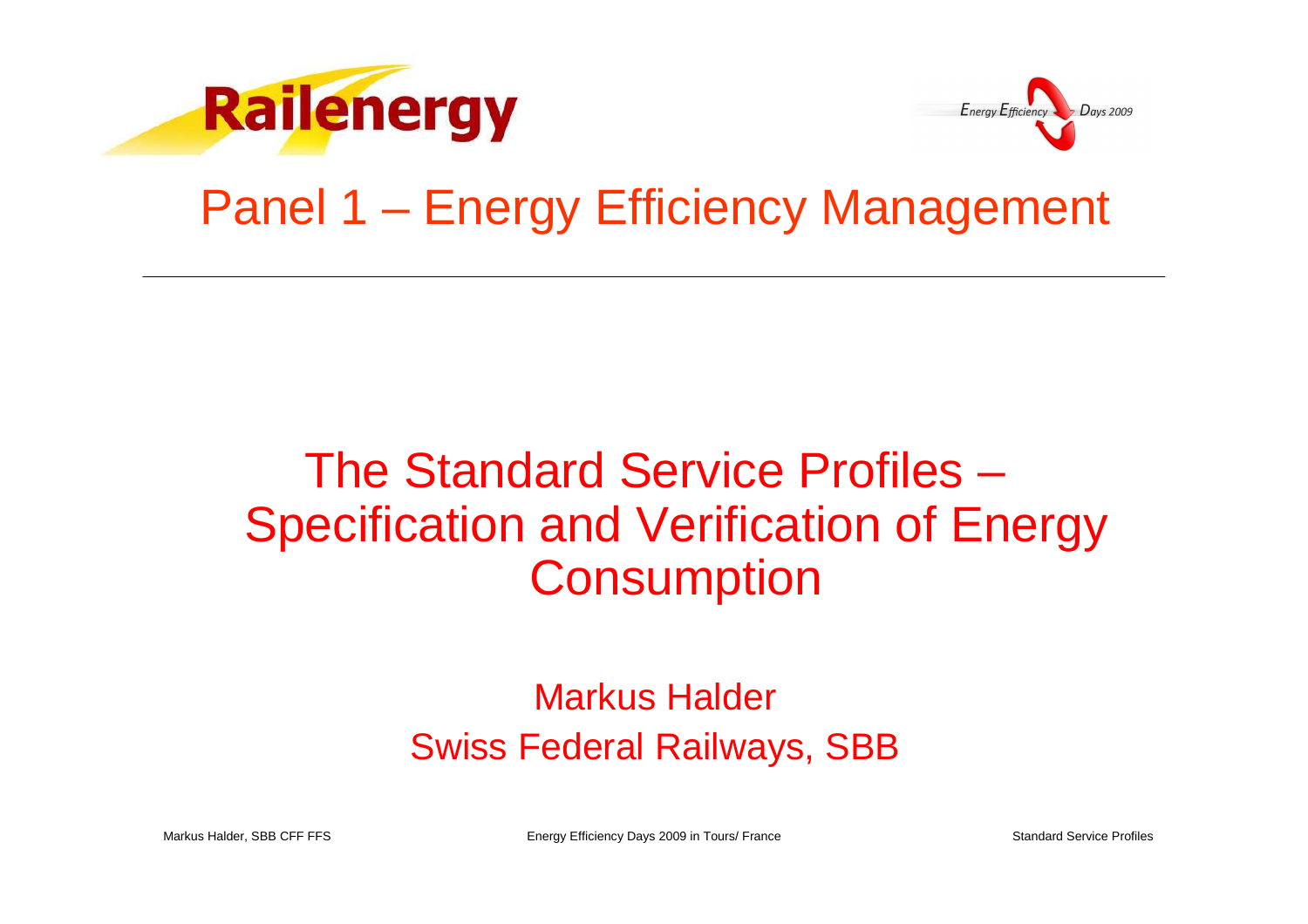



# Comparable Consumption values...

## ... for cars:



**Fuel consumption (Ltr. per 100 km):**

FSI 4 Motion

urban: 6.3

e.g. VW Passat: 77 kW, BlueMotion

#### 184 kW, V6,

14.1

#### extra-urban: 4.3

**combined:**

Markus Halder, SBB CFF FFS

Energy Efficiency Days 2009 in Tours/ France **Standard Service Profiles** Standard Service Profiles

**4.9 4.9 4.9 4.9 4.9 4.9 4.9 4.9 4.9 4.9 4.9 4.9 4.9 4.9 4.9**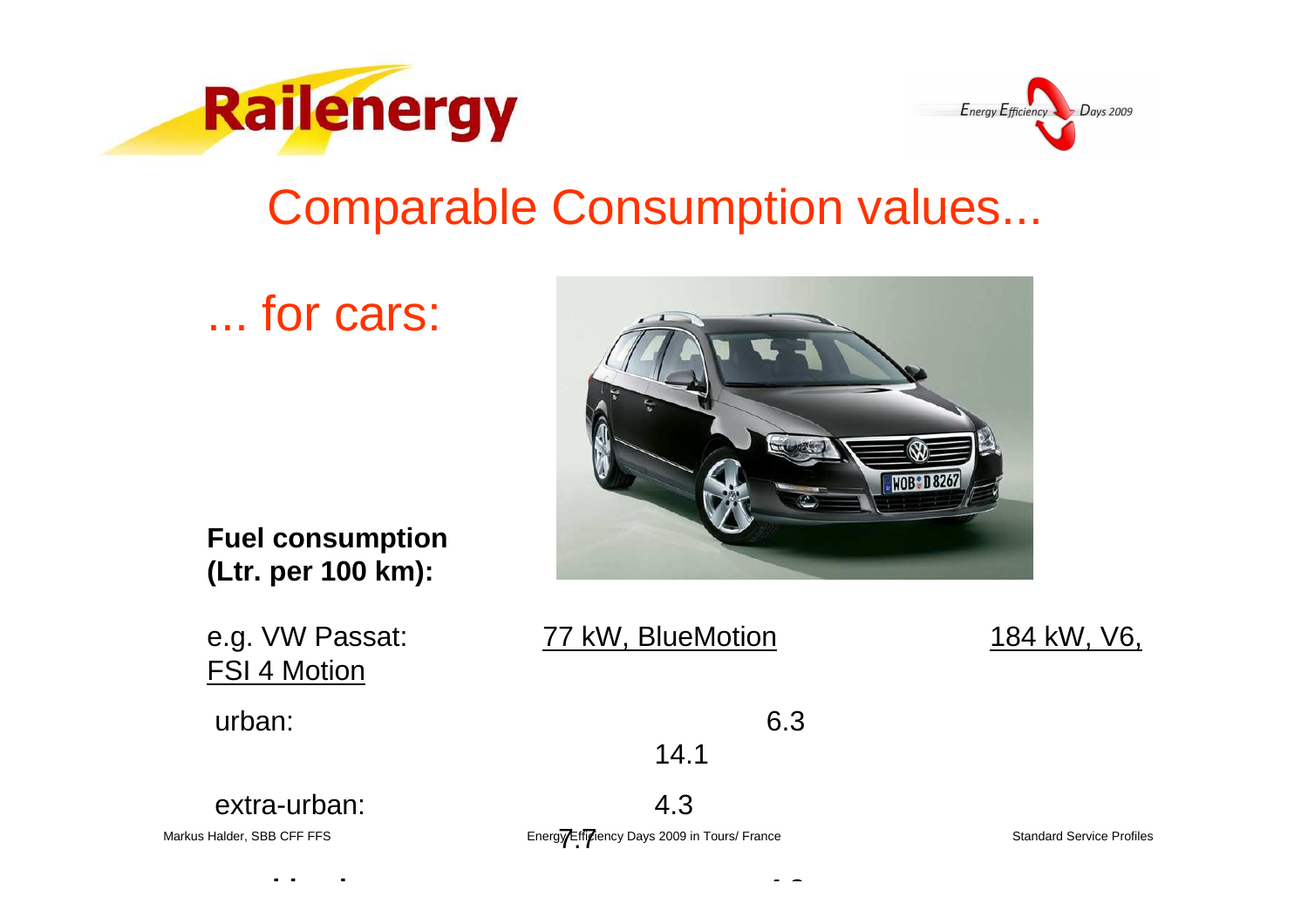



# Comparable Consumption values...

... for railway vehicles:



o Objectives of Railenergy WP 2.2:

> Defining a standard process for specification and verification of energy consumption of rolling stock.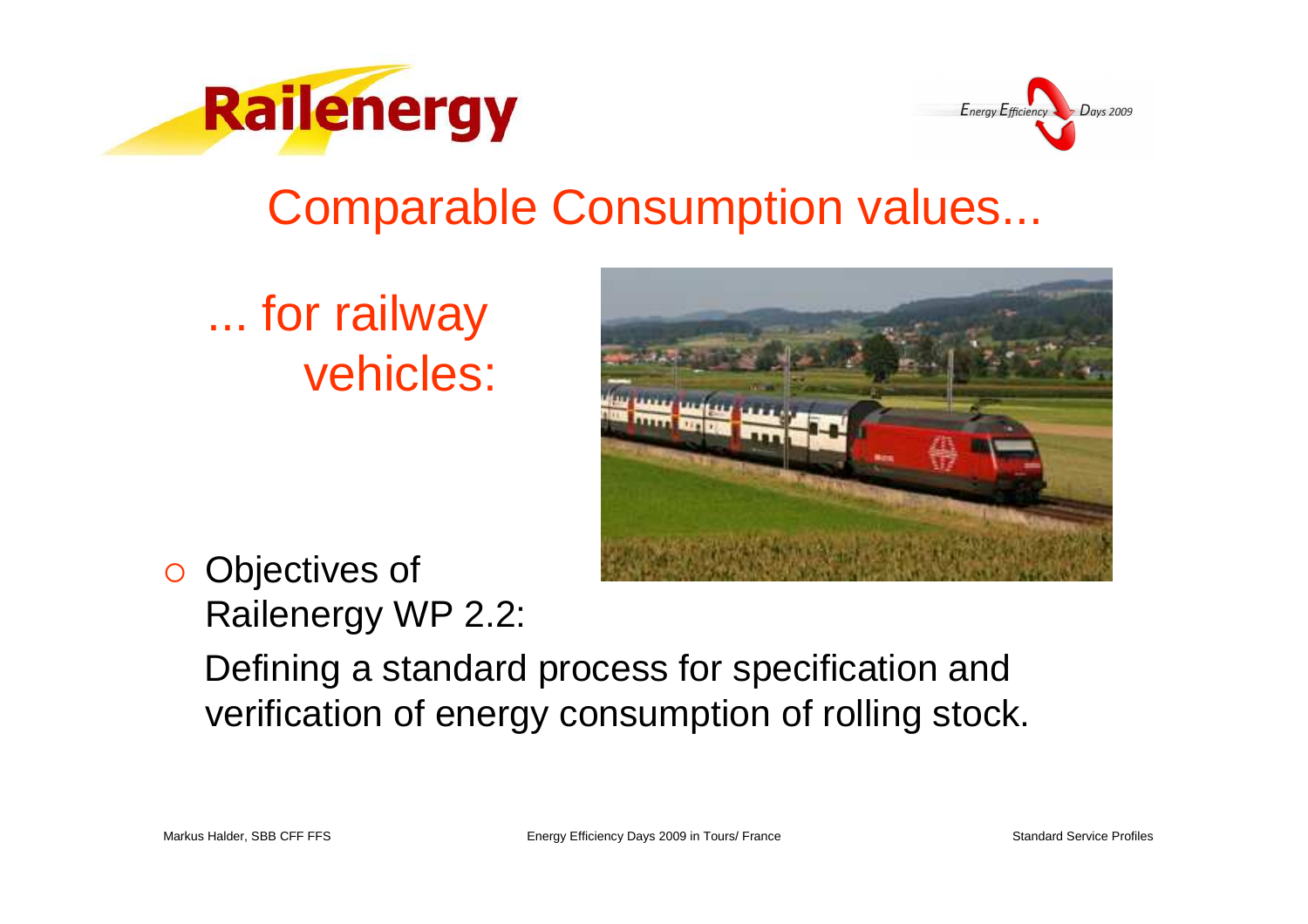



M

A

N

U

F

A

C

T

U

R

E

R

## Standard Process

Infrastructure description & operation requirementsfor specific train service.

#### **Company specific service profile:**

- $\bigcirc$ real track / timetable
- $\circ$  requested parameters are defined

#### **Standard profiles, e.g.:**

- $\overline{O}$  Suburban, Regional, Intercity or High Speed Passenger
- $\circ$  Mainline or Shunting Freight

O

P

E

R

A

T

O

R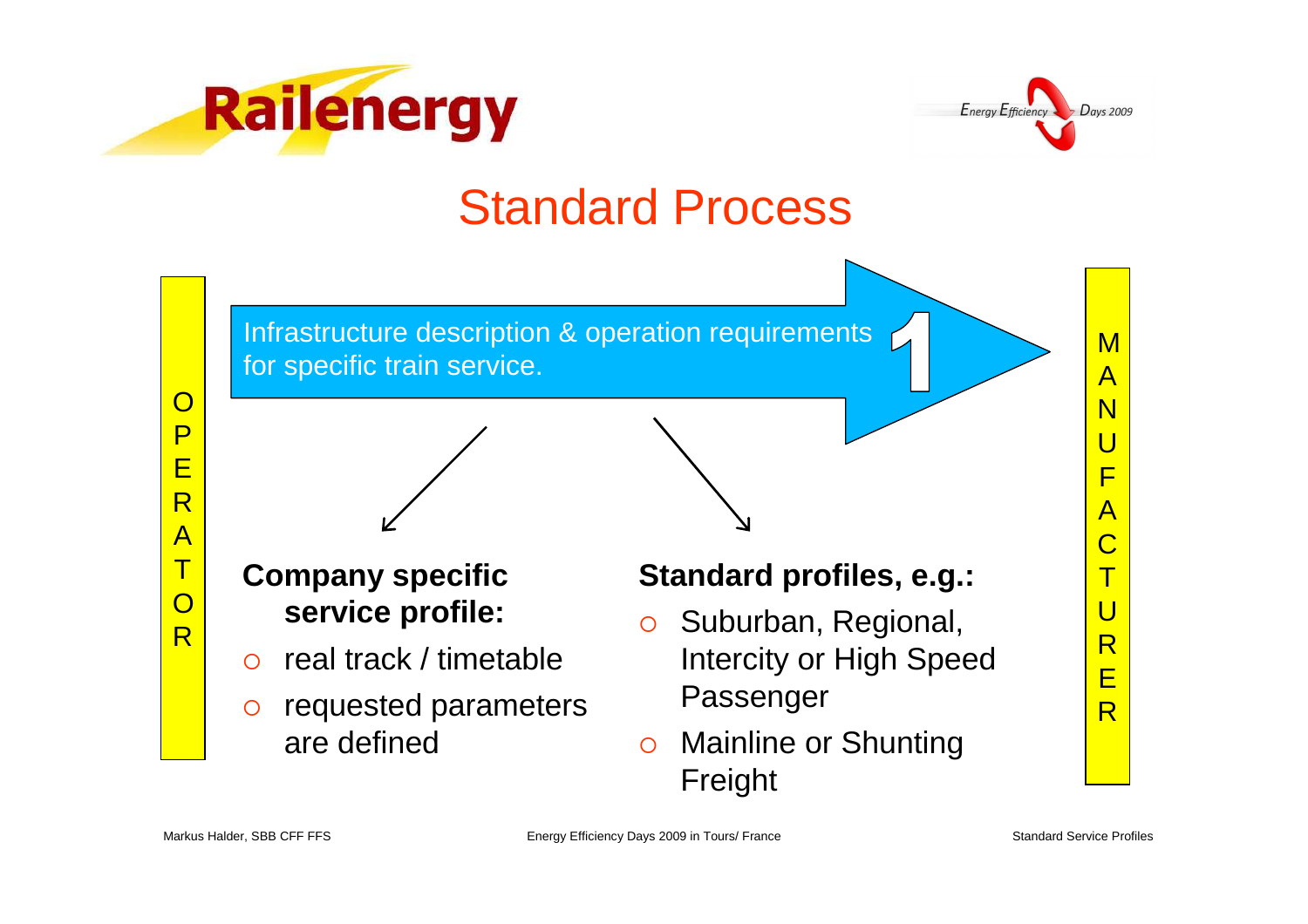



### Standard Process



Energy Efficiency Days 2009 in Tours/ France Standard Service Profiles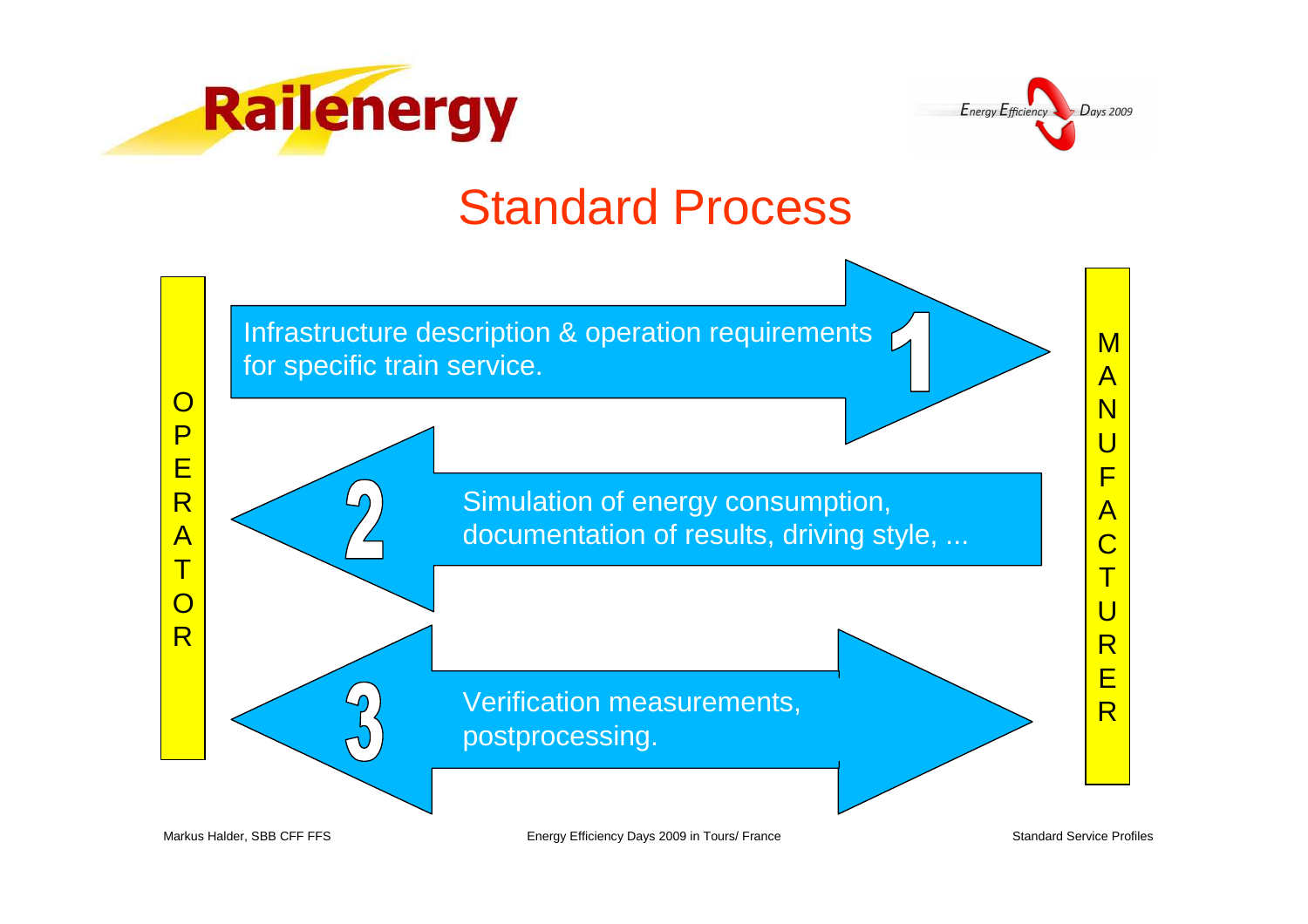



## Activities performed & Status

### **Work done since March 2007:**

- o Agreement on general methodology
- o Collection and analysis of data for description of standard service profiles
- o Definition of methodology for calculation and verification of energy consumption.
- o Pilot use case in Italy (simulation and measurement of consumption)
- o Draft of preliminary standard document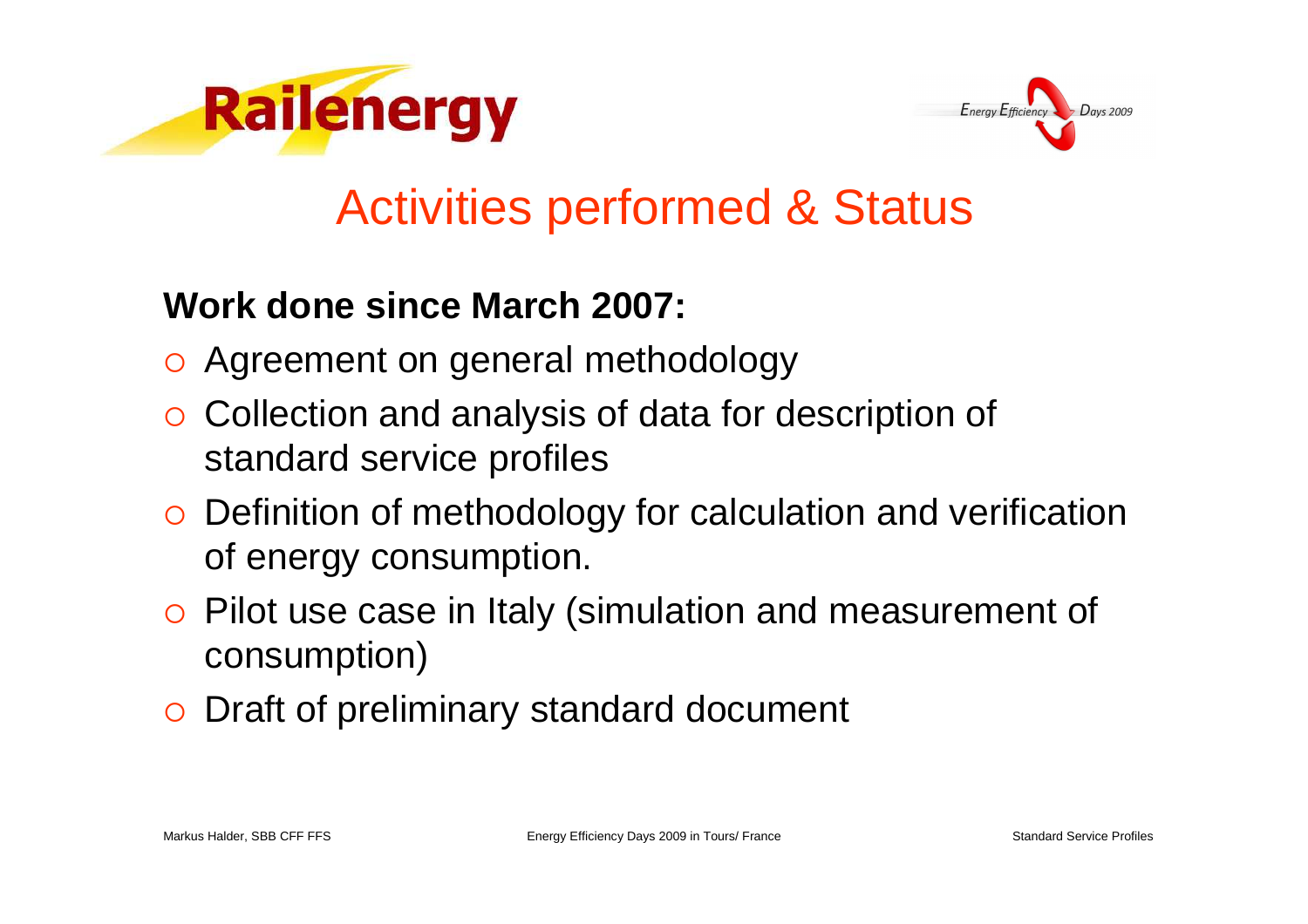



# prStandard (draft)

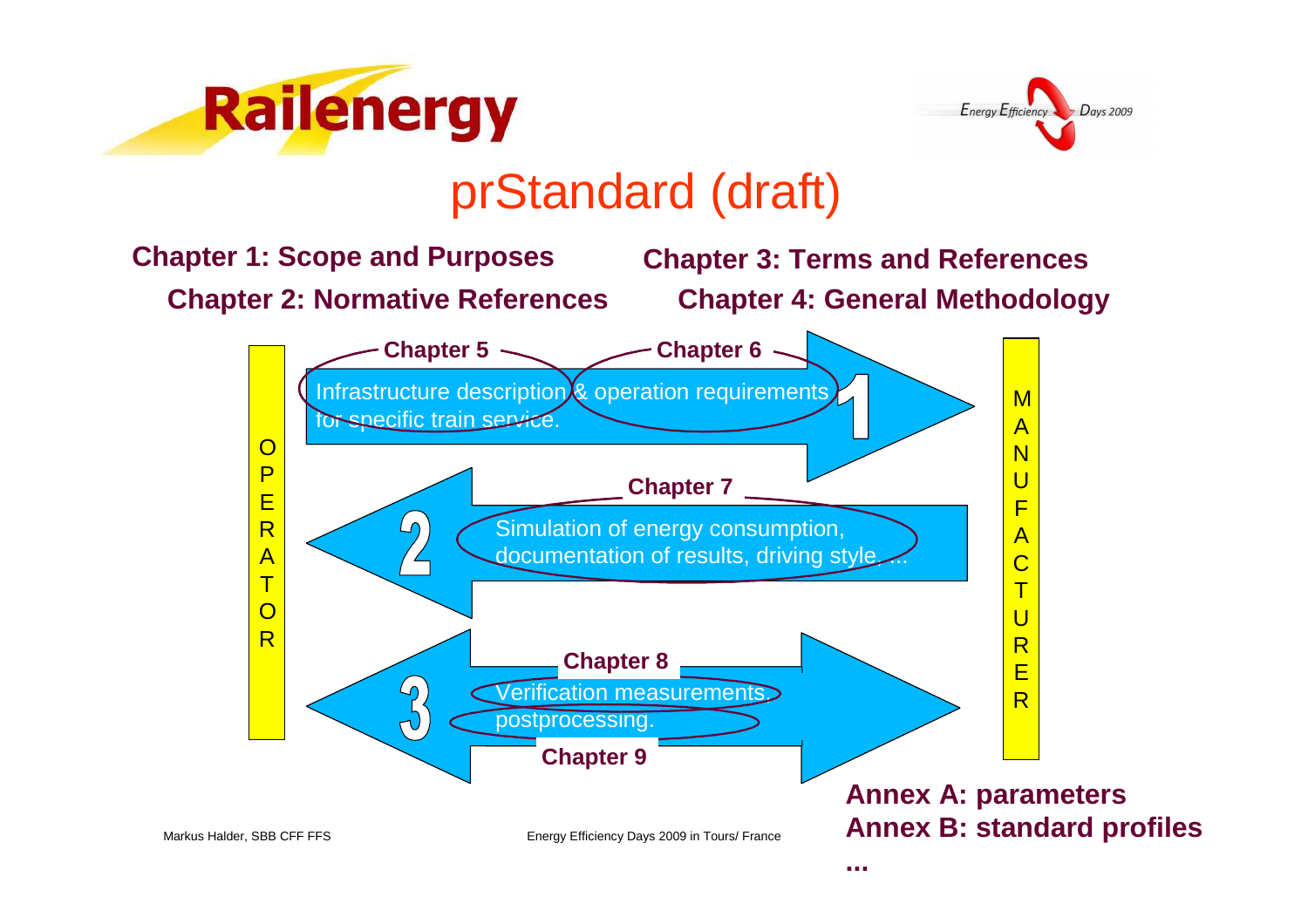



### Example: Real track profile

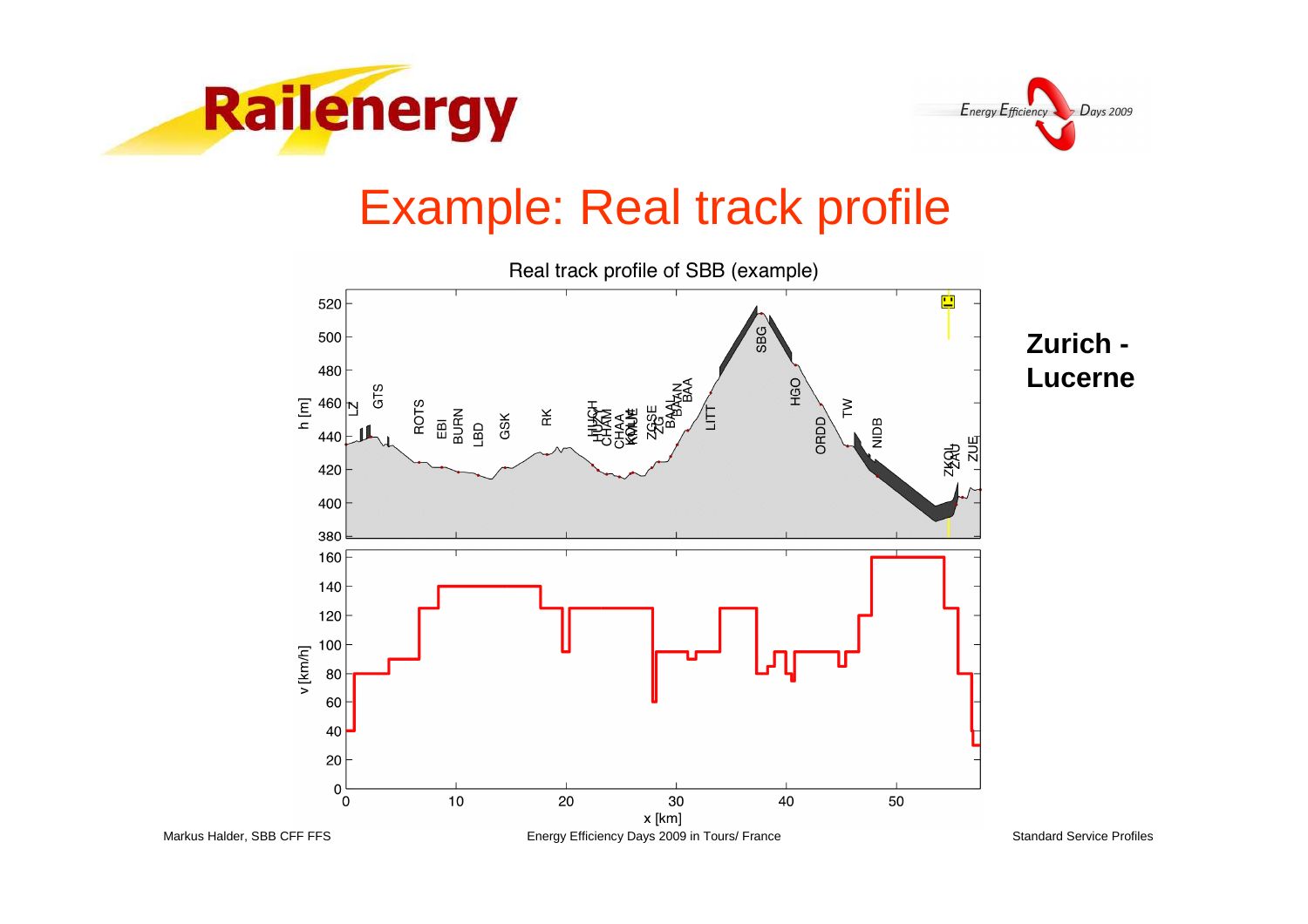



# Example: Standard Profile INTERCITY



Markus Halder, SBB CFF FFS

Energy Efficiency Days 2009 in Tours/ France Standard Service Profiles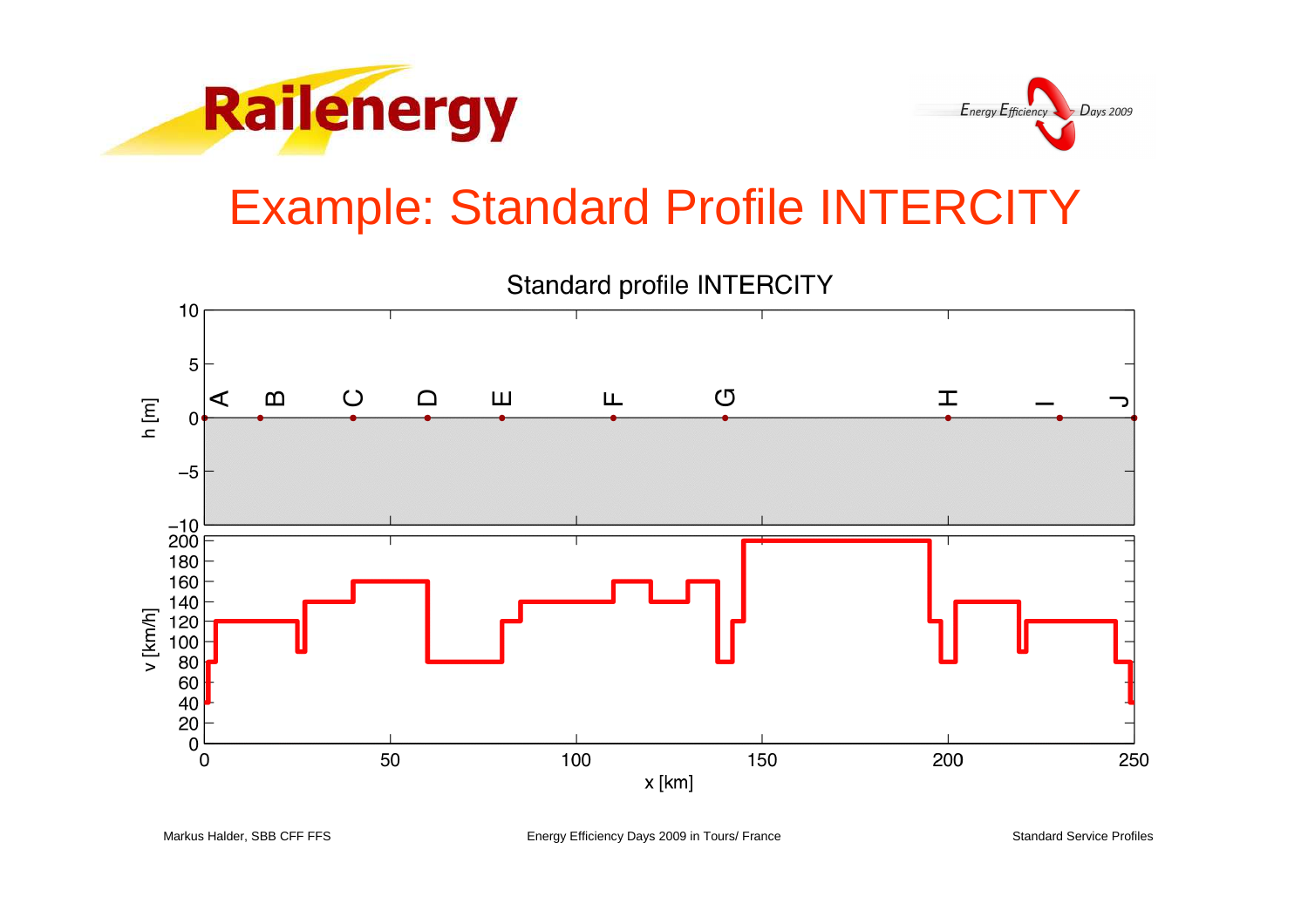



# Example: Simulated train run with IC 2000

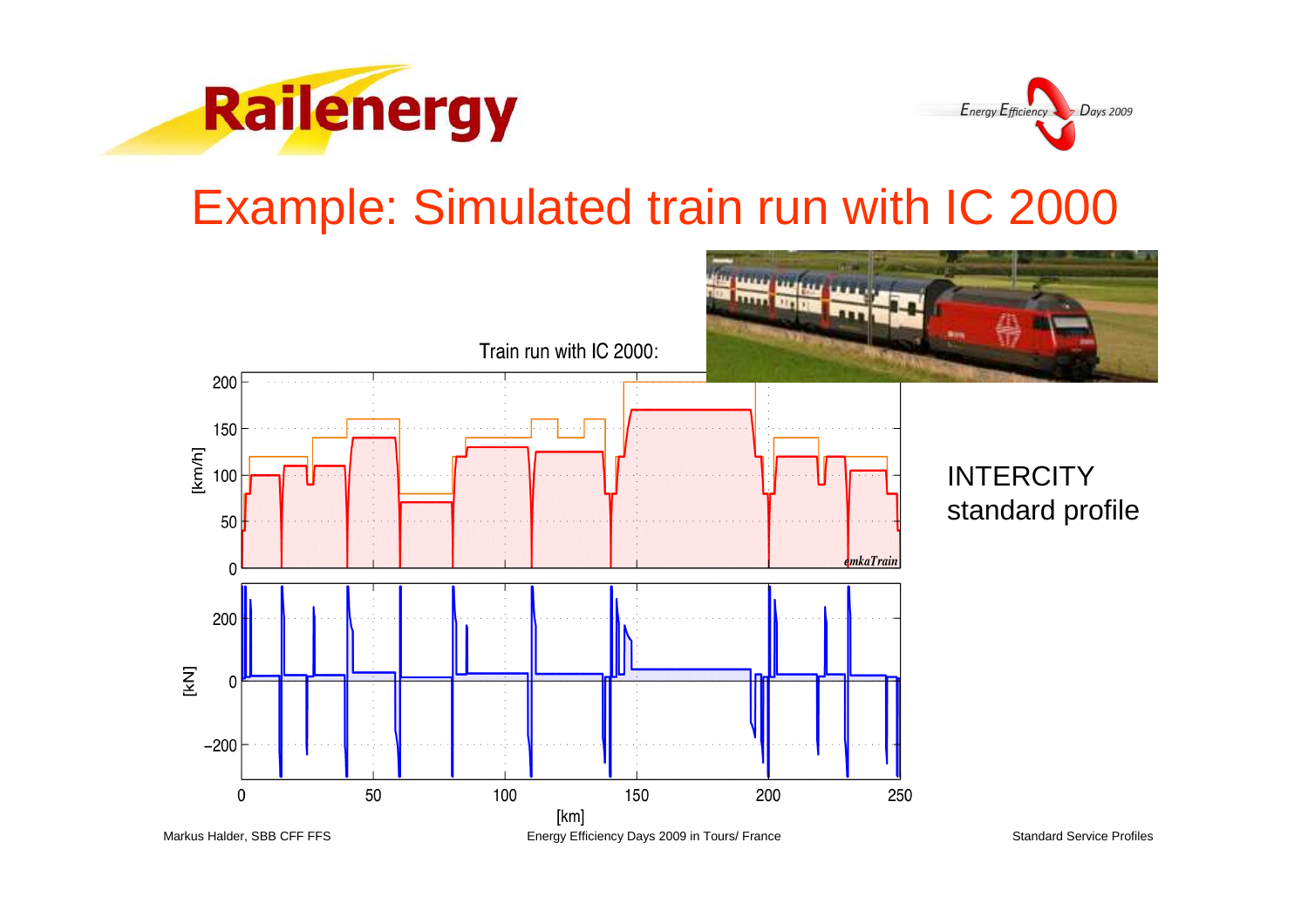



# Example: Results of Simulation



| Train                                                         | Consumption for the<br><b>INTERCITY</b> train run |          |
|---------------------------------------------------------------|---------------------------------------------------|----------|
| <b>IC 2000</b><br>(as existing)                               | 2485 kWh                                          |          |
| IC 2000 optimised<br>(motor flux, DC link voltage)            | 2400 kWh                                          | $-3.4%$  |
| IC 2000 optimised plus<br><b>IGBT instead of GTO inverter</b> | 2305 kWh                                          | $-7.2\%$ |